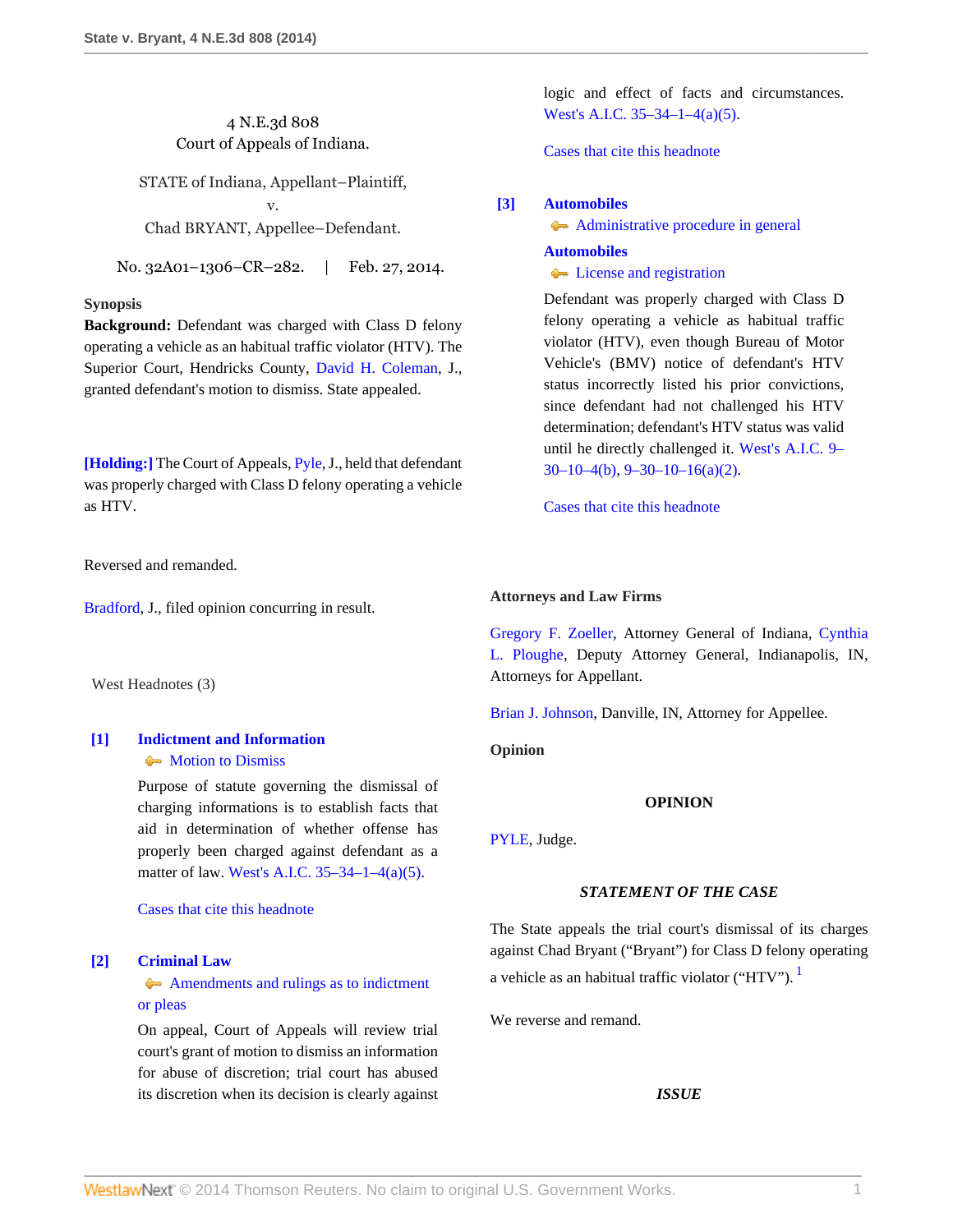Whether the trial court abused its discretion when it granted Bryant's motion to dismiss.

#### *FACTS*

Over the course of ten years, Bryant accumulated three convictions for motor vehicle offenses. According to Bryant's Bureau of Motor Vehicle ("BMV") record, he was convicted of: (1) operating a vehicle while intoxicated with a prior conviction within five years on July 11, 2002, under cause number 49F18–0011–DF–210157 ("Cause 157"); (2) operating a vehicle while intoxicated on February 17, 2011, under cause number 3[2](#page-5-1)D03-1011-CM-312 ("Cause 312");  $^2$ and (3) operating per se with an alcohol concentration of 0.08 or above on February 17, 2011, under cause number [3](#page-5-2)2D03-1011-CM-361 ("Cause 361").<sup>3</sup> On February 26, 2011, the BMV sent Bryant a notice that his license was suspended because he had accumulated three motor vehicle convictions and therefore qualified as an HTV. As its basis for the HTV determination, the notice correctly listed Cause 157, but incorrectly listed that Bryant had two convictions arising from Cause 312, including the operating per se with an alcohol concentration of 0.08 or above charge that the State had dismissed. The notice also omitted Bryant's conviction under Cause 361.

On June 22, 2012, Sheriff's Deputy Joshua D. Faith ("Deputy Faith") of the Hendricks County Sheriff's Department stopped Bryant on State Road 26 because the brake lights on his vehicle were not working. Bryant gave Deputy Faith an identification card and informed him that his license was suspended.

Subsequently, on June 25, 2012, the State charged Bryant with Class D felony operating a vehicle as an HTV. On March 5, 2013, Bryant filed a motion to dismiss the charge. In the motion, he argued that his suspension for being an HTV was not valid at the time of the alleged offense because an HTV determination requires three prior qualifying convictions arising from distinct incidents, and the notice informing him of his HTV status had listed two convictions arising from Cause 312. One of these charges had been dismissed. As a result, he contended that the HTV determination was invalid and that he correspondingly could not have operated a vehicle as an HTV. On May 21, 2013, the trial court held a hearing and granted Bryant's motion to dismiss. The State now appeals. Additional facts will be provided as necessary.

#### *DECISION*

On appeal, the State argues that the trial court erred when it granted Bryant's motion to dismiss because Bryant qualified as an HTV when Deputy Faith stopped him on June 22, 2012, and therefore the State properly charged him for operating a vehicle as an HTV. In support of this argument, the State notes that even though the BMV's notice of Bryant's HTV status incorrectly listed his prior convictions, Bryant had accumulated the three requisite prior convictions necessary to qualify as an HTV. Also, the State argues that the notice adequately advised Bryant of the procedure for challenging the validity of his suspension, yet Bryant never disputed it. In response to the State, Bryant reiterates that his license was not validly suspended, so he did not operate a vehicle as an HTV.

<span id="page-1-3"></span><span id="page-1-2"></span><span id="page-1-1"></span><span id="page-1-0"></span>**[\[1\]](#page-0-1) [\[2\]](#page-0-2)** The trial court granted Bryant's motion to dismiss under [Indiana Code § 35–34–1–4\(a\)\(5\)](http://www.westlaw.com/Link/Document/FullText?findType=L&pubNum=1000009&cite=INS35-34-1-4&originatingDoc=Ic4d92210a0a111e381b8b0e9e015e69e&refType=SP&originationContext=document&vr=3.0&rs=cblt1.0&transitionType=DocumentItem&contextData=(sc.Search)#co_pp_488b0000d05e2), which governs the dismissal of charging informations. The purpose of [Indiana](http://www.westlaw.com/Link/Document/FullText?findType=L&pubNum=1000009&cite=INS35-34-1-4&originatingDoc=Ic4d92210a0a111e381b8b0e9e015e69e&refType=SP&originationContext=document&vr=3.0&rs=cblt1.0&transitionType=DocumentItem&contextData=(sc.Search)#co_pp_488b0000d05e2) [Code § 35–34–1–4\(a\)\(5\)](http://www.westlaw.com/Link/Document/FullText?findType=L&pubNum=1000009&cite=INS35-34-1-4&originatingDoc=Ic4d92210a0a111e381b8b0e9e015e69e&refType=SP&originationContext=document&vr=3.0&rs=cblt1.0&transitionType=DocumentItem&contextData=(sc.Search)#co_pp_488b0000d05e2) is to "establish facts that aid in a determination of whether an offense has properly been charged against the defendant as a matter of law." *[Ceaser v.](http://www.westlaw.com/Link/Document/FullText?findType=Y&serNum=2027374948&pubNum=578&fi=co_pp_sp_578_918&originationContext=document&vr=3.0&rs=cblt1.0&transitionType=DocumentItem&contextData=(sc.Search)#co_pp_sp_578_918) State,* [964 N.E.2d 911, 918 \(Ind.Ct.App.2012\),](http://www.westlaw.com/Link/Document/FullText?findType=Y&serNum=2027374948&pubNum=578&fi=co_pp_sp_578_918&originationContext=document&vr=3.0&rs=cblt1.0&transitionType=DocumentItem&contextData=(sc.Search)#co_pp_sp_578_918) *trans. denied.* The court may dismiss an information if "[t]he facts stated do not constitute an offense." I.C.  $\S 35-34-1-4(a)(5)$ . On appeal, we will review a trial court's grant of a motion to dismiss an information for an abuse of discretion. *[State v. Gill,](http://www.westlaw.com/Link/Document/FullText?findType=Y&serNum=2025376214&pubNum=578&fi=co_pp_sp_578_849&originationContext=document&vr=3.0&rs=cblt1.0&transitionType=DocumentItem&contextData=(sc.Search)#co_pp_sp_578_849)* [949 N.E.2d 848, 849 \(Ind.Ct.App.2011\)](http://www.westlaw.com/Link/Document/FullText?findType=Y&serNum=2025376214&pubNum=578&fi=co_pp_sp_578_849&originationContext=document&vr=3.0&rs=cblt1.0&transitionType=DocumentItem&contextData=(sc.Search)#co_pp_sp_578_849), *trans. denied.* A trial court has abused its discretion when its decision is clearly against the logic and effect of the facts and circumstances. *[Id.](http://www.westlaw.com/Link/Document/FullText?findType=Y&serNum=2025376214&originationContext=document&vr=3.0&rs=cblt1.0&transitionType=DocumentItem&contextData=(sc.Search))*

Pursuant to [Indiana Code § 9–30–10–4\(b\)](http://www.westlaw.com/Link/Document/FullText?findType=L&pubNum=1000009&cite=INS9-30-10-4&originatingDoc=Ic4d92210a0a111e381b8b0e9e015e69e&refType=SP&originationContext=document&vr=3.0&rs=cblt1.0&transitionType=DocumentItem&contextData=(sc.Search)#co_pp_a83b000018c76),

a person who has accumulated at least three (3) judgments within a ten (10) year period for any of the following violations, singularly or in combination, and not arising out of the same incident, is a habitual violator:

(1) Operation of a vehicle while intoxicated.

\* \* \* \* \*

(4) After June 30, 2001, operation of a vehicle with an alcohol concentration equivalent to at least eighthundredths (0.08) gram of alcohol per:

(A) one hundred (100) milliliters of the blood; or

(B) two hundred ten (210) liters of the breath....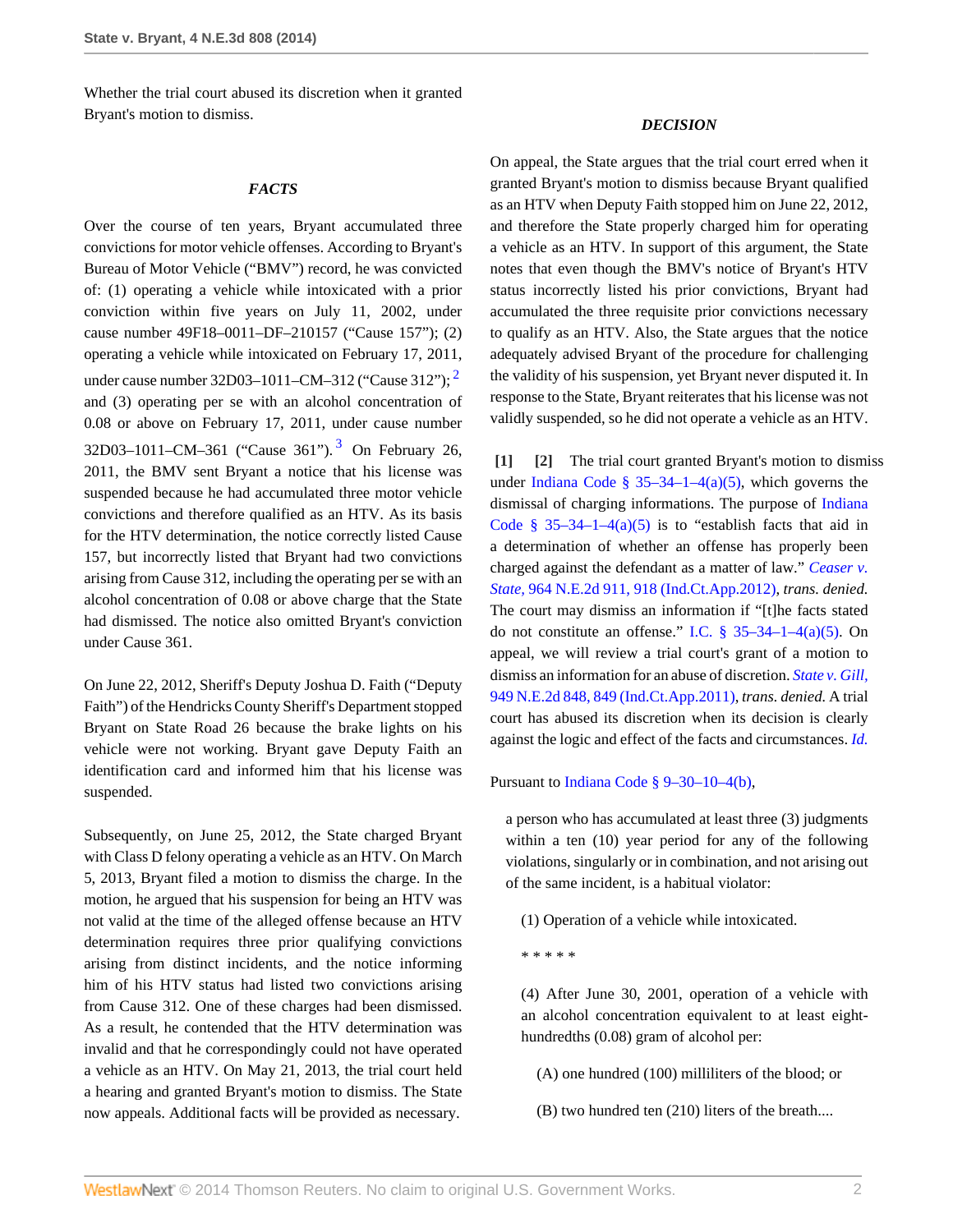A person commits Class D felony operating a vehicle as an HTV if that person "operates a motor vehicle ... while the person's driving privileges are *validly suspended* under this chapter ... and the person knows that the person's driving privileges are suspended." [I.C. § 9–30–10–16\(a\)](http://www.westlaw.com/Link/Document/FullText?findType=L&pubNum=1000009&cite=INS9-30-10-16&originatingDoc=Ic4d92210a0a111e381b8b0e9e015e69e&refType=SP&originationContext=document&vr=3.0&rs=cblt1.0&transitionType=DocumentItem&contextData=(sc.Search)#co_pp_8b3b0000958a4) (emphasis added). The "chapter" this provision refers to is "Chapter 10: Habitual Violator of Traffic Laws." I.C. § 9–30–10.

Because Bryant disputes the HTV determination underlying the State's Class D felony operating a vehicle as an HTV charge, his argument turns on [Indiana Code § 9–30–10–16\(a\)](http://www.westlaw.com/Link/Document/FullText?findType=L&pubNum=1000009&cite=INS9-30-10-16&originatingDoc=Ic4d92210a0a111e381b8b0e9e015e69e&refType=SP&originationContext=document&vr=3.0&rs=cblt1.0&transitionType=DocumentItem&contextData=(sc.Search)#co_pp_8b3b0000958a4) 's use of the phrase "validly suspended." A long line of cases have interpreted both this phrase and the issue of whether a defendant can be charged for operating a vehicle as an HTV if one of the convictions underlying the HTV status is void or voidable. *See State v. Oney,* [993 N.E.2d 157 \(Ind.2013\)](http://www.westlaw.com/Link/Document/FullText?findType=Y&serNum=2031384116&pubNum=578&originationContext=document&vr=3.0&rs=cblt1.0&transitionType=DocumentItem&contextData=(sc.Search)). Based on this precedent, we conclude that the trial court abused its discretion in granting Bryant's motion to dismiss.

A previous version of Indiana's operating a vehicle as an HTV provision did not include the phrase "validly suspended." Instead, it provided that "[a] person who operates a motor vehicle: (1) while the person's driving privileges are suspended under this chapter ...; or (2) in violation of the restrictions imposed under this chapter ... commits a Class D felony." *See Stewart v. State,* [721 N.E.2d 876,](http://www.westlaw.com/Link/Document/FullText?findType=Y&serNum=2000026765&pubNum=578&fi=co_pp_sp_578_878&originationContext=document&vr=3.0&rs=cblt1.0&transitionType=DocumentItem&contextData=(sc.Search)#co_pp_sp_578_878) [878 \(Ind.1999\)](http://www.westlaw.com/Link/Document/FullText?findType=Y&serNum=2000026765&pubNum=578&fi=co_pp_sp_578_878&originationContext=document&vr=3.0&rs=cblt1.0&transitionType=DocumentItem&contextData=(sc.Search)#co_pp_sp_578_878). In *[Stewart,](http://www.westlaw.com/Link/Document/FullText?findType=Y&serNum=2000026765&originationContext=document&vr=3.0&rs=cblt1.0&transitionType=DocumentItem&contextData=(sc.Search))* the Indiana Supreme Court approved of our opinion in *Gentry v. State,* [526 N.E.2d 1187](http://www.westlaw.com/Link/Document/FullText?findType=Y&serNum=1988106831&pubNum=578&originationContext=document&vr=3.0&rs=cblt1.0&transitionType=DocumentItem&contextData=(sc.Search)) [\(Ind.Ct.App.1988\)](http://www.westlaw.com/Link/Document/FullText?findType=Y&serNum=1988106831&pubNum=578&originationContext=document&vr=3.0&rs=cblt1.0&transitionType=DocumentItem&contextData=(sc.Search)), *trans. denied,* in which we held that "a person who has been judged an HTV remains in that status until the BMV rescinds its designation [ ] and [ ] is not free to disregard this administrative determination." *[Stewart,](http://www.westlaw.com/Link/Document/FullText?findType=Y&serNum=2000026765&pubNum=578&fi=co_pp_sp_578_880&originationContext=document&vr=3.0&rs=cblt1.0&transitionType=DocumentItem&contextData=(sc.Search)#co_pp_sp_578_880)* [721 N.E.2d at 880](http://www.westlaw.com/Link/Document/FullText?findType=Y&serNum=2000026765&pubNum=578&fi=co_pp_sp_578_880&originationContext=document&vr=3.0&rs=cblt1.0&transitionType=DocumentItem&contextData=(sc.Search)#co_pp_sp_578_880) (citing *Gentry,* [526 N.E.2d at 1188\).](http://www.westlaw.com/Link/Document/FullText?findType=Y&serNum=1988106831&pubNum=578&fi=co_pp_sp_578_1188&originationContext=document&vr=3.0&rs=cblt1.0&transitionType=DocumentItem&contextData=(sc.Search)#co_pp_sp_578_1188) The *[Stewart](http://www.westlaw.com/Link/Document/FullText?findType=Y&serNum=2000026765&originationContext=document&vr=3.0&rs=cblt1.0&transitionType=DocumentItem&contextData=(sc.Search))* court noted that "[w]hile defects in the administrative process may warrant relief under administrative law, it is not the province of criminal proceedings to correct such errors." *Stewart,* [721 N.E.2d at 880.](http://www.westlaw.com/Link/Document/FullText?findType=Y&serNum=2000026765&pubNum=578&fi=co_pp_sp_578_880&originationContext=document&vr=3.0&rs=cblt1.0&transitionType=DocumentItem&contextData=(sc.Search)#co_pp_sp_578_880) Instead,

> [i]t follows that the crucial date, insofar as habitual violator status is concerned, is the date of driving, not the date on which the status is challenged or set aside. If the person is driving despite notification that he cannot do so because he has been declared a habitual traffic violator, he is flaunting the law even if one or more underlying convictions is voidable.

*[Id.](http://www.westlaw.com/Link/Document/FullText?findType=Y&serNum=2000026765&originationContext=document&vr=3.0&rs=cblt1.0&transitionType=DocumentItem&contextData=(sc.Search))* (quoting *Gentry,* [526 N.E.2d at 1189\).](http://www.westlaw.com/Link/Document/FullText?findType=Y&serNum=1988106831&pubNum=578&fi=co_pp_sp_578_1189&originationContext=document&vr=3.0&rs=cblt1.0&transitionType=DocumentItem&contextData=(sc.Search)#co_pp_sp_578_1189) Based on these standards, the *[Stewart](http://www.westlaw.com/Link/Document/FullText?findType=Y&serNum=2000026765&originationContext=document&vr=3.0&rs=cblt1.0&transitionType=DocumentItem&contextData=(sc.Search))* court found it persuasive that the defendant in that case, Stewart, had not made any effort "to contact BMV or to inquire or seek any remedy during the time his suspension was pending or after it became effective." *Stewart,* [721 N.E.2d at 880.](http://www.westlaw.com/Link/Document/FullText?findType=Y&serNum=2000026765&pubNum=578&fi=co_pp_sp_578_880&originationContext=document&vr=3.0&rs=cblt1.0&transitionType=DocumentItem&contextData=(sc.Search)#co_pp_sp_578_880)

Subsequently, the Indiana Legislature amended [I.C. § 9–30–](http://www.westlaw.com/Link/Document/FullText?findType=L&pubNum=1000009&cite=INS9-30-10-16&originatingDoc=Ic4d92210a0a111e381b8b0e9e015e69e&refType=SP&originationContext=document&vr=3.0&rs=cblt1.0&transitionType=DocumentItem&contextData=(sc.Search)#co_pp_8b3b0000958a4)  $10-16(a)$  to add the phrase "validly suspended" so that a person commits Class D felony operating a vehicle as an HTV if that person "operates a motor vehicle ... while the person's driving privileges are *validly suspended* under this chapter ... and the person knows that the person's driving privileges are suspended." [I.C. § 9–30–10–16\(a\)](http://www.westlaw.com/Link/Document/FullText?findType=L&pubNum=1000009&cite=INS9-30-10-16&originatingDoc=Ic4d92210a0a111e381b8b0e9e015e69e&refType=SP&originationContext=document&vr=3.0&rs=cblt1.0&transitionType=DocumentItem&contextData=(sc.Search)#co_pp_8b3b0000958a4) (emphasis added). The Supreme Court interpreted this amendment in *State v. Hammond,* [761 N.E.2d 812 \(Ind.2002\)](http://www.westlaw.com/Link/Document/FullText?findType=Y&serNum=2002097384&pubNum=578&originationContext=document&vr=3.0&rs=cblt1.0&transitionType=DocumentItem&contextData=(sc.Search)), *reh'g denied.*

In *[Hammond,](http://www.westlaw.com/Link/Document/FullText?findType=Y&serNum=2002097384&originationContext=document&vr=3.0&rs=cblt1.0&transitionType=DocumentItem&contextData=(sc.Search))* the defendant, Hammond, pled guilty to operating a motor vehicle while suspended as an HTV. *[Id.](http://www.westlaw.com/Link/Document/FullText?findType=Y&serNum=2002097384&originationContext=document&vr=3.0&rs=cblt1.0&transitionType=DocumentItem&contextData=(sc.Search))* at [813.](http://www.westlaw.com/Link/Document/FullText?findType=Y&serNum=2002097384&originationContext=document&vr=3.0&rs=cblt1.0&transitionType=DocumentItem&contextData=(sc.Search)) Hammond later filed a petition for post-conviction relief, arguing that the BMV's notice suspending her as an HTV was defective because it did not advise her of the opportunity for administrative review. *[Id.](http://www.westlaw.com/Link/Document/FullText?findType=Y&serNum=2002097384&originationContext=document&vr=3.0&rs=cblt1.0&transitionType=DocumentItem&contextData=(sc.Search))* At the same time, she also filed a petition for judicial review of her HTV suspension. *[Id.](http://www.westlaw.com/Link/Document/FullText?findType=Y&serNum=2002097384&originationContext=document&vr=3.0&rs=cblt1.0&transitionType=DocumentItem&contextData=(sc.Search))* The trial court found the BMV's notice deficient and retroactively vacated her suspension. *Id.* [at 813–14.](http://www.westlaw.com/Link/Document/FullText?findType=Y&serNum=2002097384&originationContext=document&vr=3.0&rs=cblt1.0&transitionType=DocumentItem&contextData=(sc.Search)) Subsequently, the post-conviction court relied on this ruling and also vacated her guilty plea on the basis that it was not supported by an adequate factual basis. *Id.* [at 814.](http://www.westlaw.com/Link/Document/FullText?findType=Y&serNum=2002097384&originationContext=document&vr=3.0&rs=cblt1.0&transitionType=DocumentItem&contextData=(sc.Search)) The Court of Appeals affirmed. *[Id.](http://www.westlaw.com/Link/Document/FullText?findType=Y&serNum=2002097384&originationContext=document&vr=3.0&rs=cblt1.0&transitionType=DocumentItem&contextData=(sc.Search))*

On appeal to the Supreme Court, Hammond argued that the legislative amendment of "validly" modifying "suspended" indicated the Legislature's intent that any notice deficiency in an underlying suspension should automatically invalidate a conviction for operating while suspended. *Id.* [at 815.](http://www.westlaw.com/Link/Document/FullText?findType=Y&serNum=2002097384&originationContext=document&vr=3.0&rs=cblt1.0&transitionType=DocumentItem&contextData=(sc.Search)) The Supreme Court disagreed and upheld its reasoning in *[Stewart.](http://www.westlaw.com/Link/Document/FullText?findType=Y&serNum=2000026765&originationContext=document&vr=3.0&rs=cblt1.0&transitionType=DocumentItem&contextData=(sc.Search)) [Id.](http://www.westlaw.com/Link/Document/FullText?findType=Y&serNum=2002097384&originationContext=document&vr=3.0&rs=cblt1.0&transitionType=DocumentItem&contextData=(sc.Search))* It concluded:

> In *[Stewart,](http://www.westlaw.com/Link/Document/FullText?findType=Y&serNum=2000026765&originationContext=document&vr=3.0&rs=cblt1.0&transitionType=DocumentItem&contextData=(sc.Search))* we discussed the required elements and mens rea for an HTV suspension and held that a license suspension is valid until and unless it is successfully challenged. The addition of the word "validly" to the statute does not, therefore, change the holding of *[Stewart.](http://www.westlaw.com/Link/Document/FullText?findType=Y&serNum=2000026765&originationContext=document&vr=3.0&rs=cblt1.0&transitionType=DocumentItem&contextData=(sc.Search))* If no challenge has occurred as of the date the driver is charged with driving while suspended,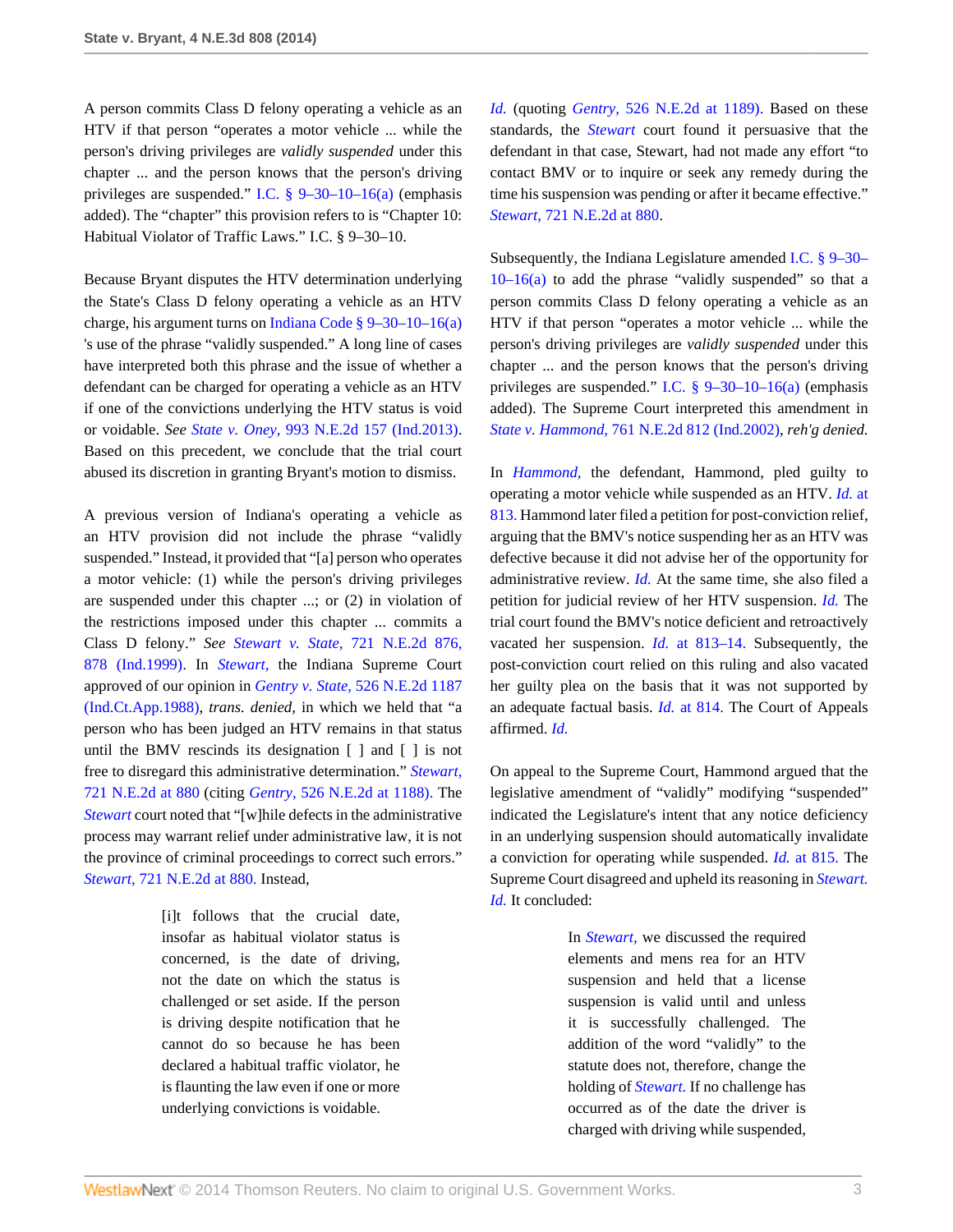the suspension is valid at the critical time, and the subsequent conviction stands.

*[Id.](http://www.westlaw.com/Link/Document/FullText?findType=Y&serNum=2002097384&originationContext=document&vr=3.0&rs=cblt1.0&transitionType=DocumentItem&contextData=(sc.Search))* (internal citations omitted). Instead of vacating Hammond's suspension, the Supreme Court determined that the proper remedy for the BMV's failure to explain Hammond's right of review was to allow her a belated opportunity to challenge her HTV suspension on the merits. *Id.* [at 815–16.](http://www.westlaw.com/Link/Document/FullText?findType=Y&serNum=2002097384&originationContext=document&vr=3.0&rs=cblt1.0&transitionType=DocumentItem&contextData=(sc.Search)) If she were successful, she could "then petition for post-conviction relief in the court where she pled to the felony of continuing to drive." *Id.* [at 816.](http://www.westlaw.com/Link/Document/FullText?findType=Y&serNum=2002097384&originationContext=document&vr=3.0&rs=cblt1.0&transitionType=DocumentItem&contextData=(sc.Search))

Subsequently, two Supreme Court decisions have further interpreted *[Hammond](http://www.westlaw.com/Link/Document/FullText?findType=Y&serNum=2002097384&originationContext=document&vr=3.0&rs=cblt1.0&transitionType=DocumentItem&contextData=(sc.Search))*'s precedent. Bryant points us to these two decisions to support his argument that where there is a material error in a conviction underlying a suspension for being an HTV, we may invalidate a subsequent conviction for operating a vehicle as an HTV. The first is *[State v. Starks,](http://www.westlaw.com/Link/Document/FullText?findType=Y&serNum=2005356873&pubNum=578&originationContext=document&vr=3.0&rs=cblt1.0&transitionType=DocumentItem&contextData=(sc.Search))* 816 [N.E.2d 32 \(Ind.2004\).](http://www.westlaw.com/Link/Document/FullText?findType=Y&serNum=2005356873&pubNum=578&originationContext=document&vr=3.0&rs=cblt1.0&transitionType=DocumentItem&contextData=(sc.Search))

In *[Starks,](http://www.westlaw.com/Link/Document/FullText?findType=Y&serNum=2005356873&originationContext=document&vr=3.0&rs=cblt1.0&transitionType=DocumentItem&contextData=(sc.Search))* the BMV sent Kevin Starks ("Starks") a notice advising him of his status as an HTV, and he later pled guilty to driving while suspended as an HTV. *Id.* [at 32–](http://www.westlaw.com/Link/Document/FullText?findType=Y&serNum=2005356873&originationContext=document&vr=3.0&rs=cblt1.0&transitionType=DocumentItem&contextData=(sc.Search)) [33.](http://www.westlaw.com/Link/Document/FullText?findType=Y&serNum=2005356873&originationContext=document&vr=3.0&rs=cblt1.0&transitionType=DocumentItem&contextData=(sc.Search)) Thereafter, Starks challenged one of the convictions underlying his HTV status. *Id.* [at 33.](http://www.westlaw.com/Link/Document/FullText?findType=Y&serNum=2005356873&originationContext=document&vr=3.0&rs=cblt1.0&transitionType=DocumentItem&contextData=(sc.Search)) The trial court set aside the conviction and ordered the HTV determination expunged from his record. *[Id.](http://www.westlaw.com/Link/Document/FullText?findType=Y&serNum=2005356873&originationContext=document&vr=3.0&rs=cblt1.0&transitionType=DocumentItem&contextData=(sc.Search))* Starks then filed a petition for postconviction relief, and the post-conviction court set aside his conviction of driving while suspended as an HTV. *[Id.](http://www.westlaw.com/Link/Document/FullText?findType=Y&serNum=2005356873&originationContext=document&vr=3.0&rs=cblt1.0&transitionType=DocumentItem&contextData=(sc.Search))* The Court of Appeals affirmed.

On appeal to the Supreme Court, Starks noted the last line of the *[Hammond](http://www.westlaw.com/Link/Document/FullText?findType=Y&serNum=2002097384&originationContext=document&vr=3.0&rs=cblt1.0&transitionType=DocumentItem&contextData=(sc.Search))* decision:

> The proper remedy for the BMV's failure to explain Hammond's right of challenge is to allow Hammond the belated opportunity to challenge her HTV suspension on the merits. *Were she successful at that, she might then petition for post-conviction relief in the court where she pled to the felony of continuing to drive.*

*Id.* [at 34](http://www.westlaw.com/Link/Document/FullText?findType=Y&serNum=2005356873&originationContext=document&vr=3.0&rs=cblt1.0&transitionType=DocumentItem&contextData=(sc.Search)) (emphasis in original). Because Starks had successfully challenged his suspension on the merits, he argued that his situation was in line with the scenario the Supreme Court had contemplated in *[Hammond.](http://www.westlaw.com/Link/Document/FullText?findType=Y&serNum=2002097384&originationContext=document&vr=3.0&rs=cblt1.0&transitionType=DocumentItem&contextData=(sc.Search)) [Id.](http://www.westlaw.com/Link/Document/FullText?findType=Y&serNum=2005356873&originationContext=document&vr=3.0&rs=cblt1.0&transitionType=DocumentItem&contextData=(sc.Search))* The Supreme Court disagreed. *Id.* [at 34–35.](http://www.westlaw.com/Link/Document/FullText?findType=Y&serNum=2005356873&originationContext=document&vr=3.0&rs=cblt1.0&transitionType=DocumentItem&contextData=(sc.Search)) It explained that "[t]he quoted language was merely descriptive of the procedural route a person may be entitled to take belatedly to challenge a prior conviction or to challenge notice that driving privileges have been suspended. If the person successfully demonstrates, either to the BMV or to the court upon judicial review, that a 'material error' has occurred then the person is afforded the opportunity to pursue post-conviction relief." *[Id.](http://www.westlaw.com/Link/Document/FullText?findType=Y&serNum=2005356873&originationContext=document&vr=3.0&rs=cblt1.0&transitionType=DocumentItem&contextData=(sc.Search))* The Supreme Court further noted that "[o]nly if the underlying offense was not committed, for example, by proving that the BMV erroneously included the defendant as the same person as the offender in the subsequent court, is the error 'material.' " *Id.* [at 35.](http://www.westlaw.com/Link/Document/FullText?findType=Y&serNum=2005356873&originationContext=document&vr=3.0&rs=cblt1.0&transitionType=DocumentItem&contextData=(sc.Search)) The Court thus distinguished between cases where a court vacates a conviction underlying a suspension on procedural grounds and on substantive grounds. *See [id.](http://www.westlaw.com/Link/Document/FullText?findType=Y&serNum=2005356873&originationContext=document&vr=3.0&rs=cblt1.0&transitionType=DocumentItem&contextData=(sc.Search))* Because the trial court had vacated Starks' HTV determination on procedural grounds, the court reversed the post-conviction court's vacation of his conviction for driving while suspended as an HTV. *[Id.](http://www.westlaw.com/Link/Document/FullText?findType=Y&serNum=2005356873&originationContext=document&vr=3.0&rs=cblt1.0&transitionType=DocumentItem&contextData=(sc.Search))*

The Supreme Court recently clarified in *[State v. Oney,](http://www.westlaw.com/Link/Document/FullText?findType=Y&serNum=2031384116&pubNum=578&originationContext=document&vr=3.0&rs=cblt1.0&transitionType=DocumentItem&contextData=(sc.Search))* [993 N.E.2d 157 \(Ind.2013\)](http://www.westlaw.com/Link/Document/FullText?findType=Y&serNum=2031384116&pubNum=578&originationContext=document&vr=3.0&rs=cblt1.0&transitionType=DocumentItem&contextData=(sc.Search)) that its *[Starks](http://www.westlaw.com/Link/Document/FullText?findType=Y&serNum=2005356873&originationContext=document&vr=3.0&rs=cblt1.0&transitionType=DocumentItem&contextData=(sc.Search))* opinion does not foreclose relief where a material error has occurred in the determination that an individual is an HTV. In *[Oney,](http://www.westlaw.com/Link/Document/FullText?findType=Y&serNum=2031384116&originationContext=document&vr=3.0&rs=cblt1.0&transitionType=DocumentItem&contextData=(sc.Search))* the BMV informed Russell Oney ("Oney") that he was an HTV, and he was later charged with and pled guilty to operating a vehicle while suspended as an HTV. *Id.* [at 160.](http://www.westlaw.com/Link/Document/FullText?findType=Y&serNum=2031384116&originationContext=document&vr=3.0&rs=cblt1.0&transitionType=DocumentItem&contextData=(sc.Search)) Thereafter, Oney filed a petition for post-conviction relief for one of the convictions underlying his HTV determination. *[Id.](http://www.westlaw.com/Link/Document/FullText?findType=Y&serNum=2031384116&originationContext=document&vr=3.0&rs=cblt1.0&transitionType=DocumentItem&contextData=(sc.Search))* The postconviction court found that the conviction was based on a material error because the judge in Oney's case had coerced him into pleading guilty without counsel being present, even though he maintained his innocence. *Id.* [at 161, 163.](http://www.westlaw.com/Link/Document/FullText?findType=Y&serNum=2031384116&originationContext=document&vr=3.0&rs=cblt1.0&transitionType=DocumentItem&contextData=(sc.Search)) Noting the court's "material error" finding, Oney then filed a motion to set aside his guilty plea to operating a vehicle while suspended as an HTV, and the post-conviction court granted the motion. *Id.* [at 162.](http://www.westlaw.com/Link/Document/FullText?findType=Y&serNum=2031384116&originationContext=document&vr=3.0&rs=cblt1.0&transitionType=DocumentItem&contextData=(sc.Search)) The Court of Appeals and the Supreme Court both affirmed. *Id.* [at 164, 166.](http://www.westlaw.com/Link/Document/FullText?findType=Y&serNum=2031384116&originationContext=document&vr=3.0&rs=cblt1.0&transitionType=DocumentItem&contextData=(sc.Search))

In its opinion, the Supreme Court explained: "We repeat for emphasis that only because there was sufficient evidence ... to conclude that Oney did not commit the [ ] underlying offense, was he then afforded the opportunity to attempt additional relief ...." *Id.* [at 164.](http://www.westlaw.com/Link/Document/FullText?findType=Y&serNum=2031384116&originationContext=document&vr=3.0&rs=cblt1.0&transitionType=DocumentItem&contextData=(sc.Search)) Notably, we do not interpret this language to guarantee that a court will set aside a defendant's conviction for operating a vehicle as an HTV even if there is a material error underlying the HTV determination. *See [id.](http://www.westlaw.com/Link/Document/FullText?findType=Y&serNum=2031384116&originationContext=document&vr=3.0&rs=cblt1.0&transitionType=DocumentItem&contextData=(sc.Search))* Instead, a material error may allow a defendant to "*attempt* additional relief." *[Id.](http://www.westlaw.com/Link/Document/FullText?findType=Y&serNum=2031384116&originationContext=document&vr=3.0&rs=cblt1.0&transitionType=DocumentItem&contextData=(sc.Search))* (emphasis added). In spite of finding in *[Oney](http://www.westlaw.com/Link/Document/FullText?findType=Y&serNum=2031384116&originationContext=document&vr=3.0&rs=cblt1.0&transitionType=DocumentItem&contextData=(sc.Search))* that there was a material error underlying Oney's HTV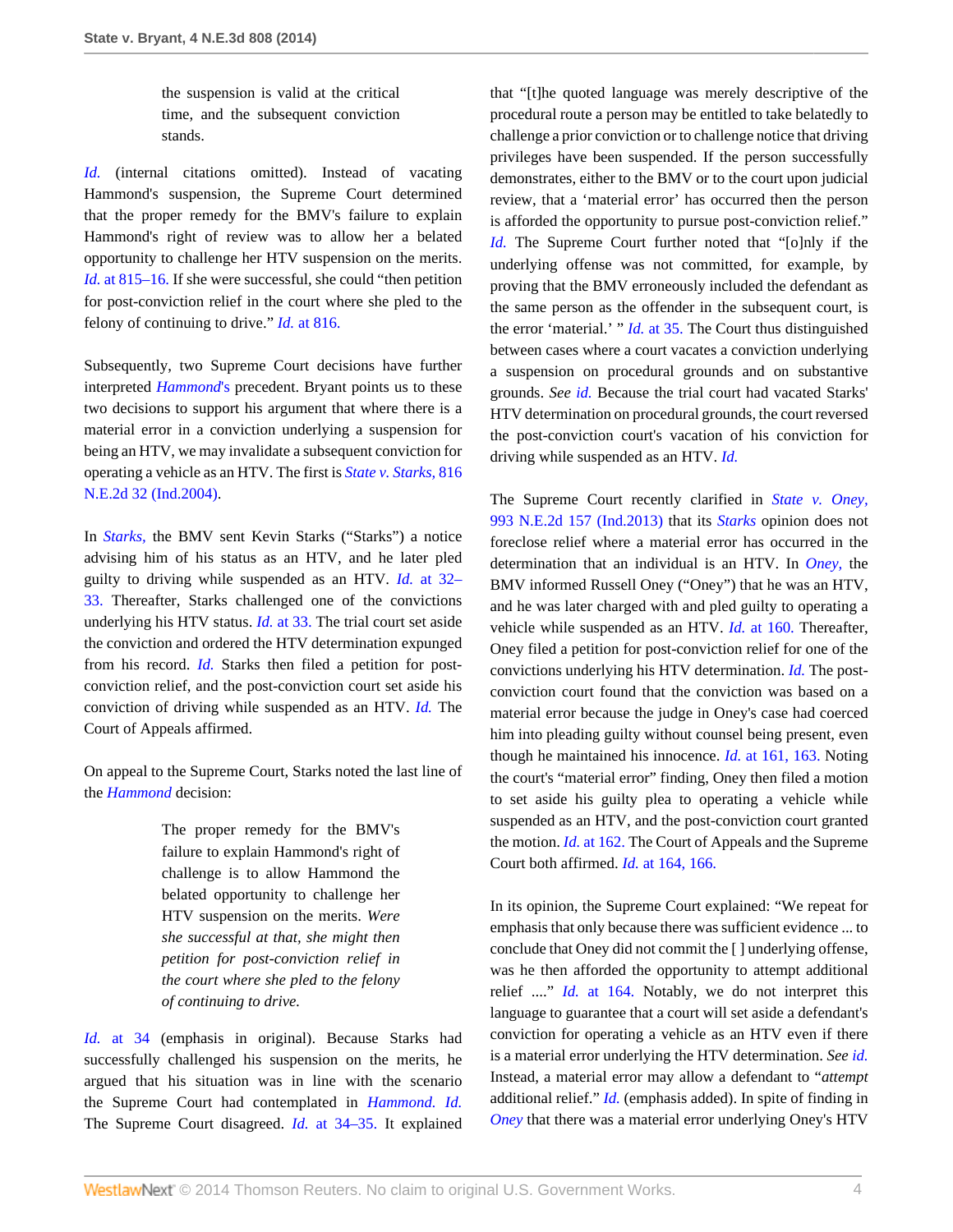determination, the Supreme Court still analyzed whether that error met the standard for setting aside a guilty plea "to correct a manifest injustice." *See id.* [at 166.](http://www.westlaw.com/Link/Document/FullText?findType=Y&serNum=2031384116&originationContext=document&vr=3.0&rs=cblt1.0&transitionType=DocumentItem&contextData=(sc.Search))

<span id="page-4-0"></span>**[\[3\]](#page-0-0)** Here, Bryant argues that, because one of the convictions the BMV listed on its HTV notice was actually a charge that the State dismissed, he did not commit the convictions underlying his HTV determination and there was thus a material error. Based on the Supreme Court's decisions in *[Starks](http://www.westlaw.com/Link/Document/FullText?findType=Y&serNum=2005356873&originationContext=document&vr=3.0&rs=cblt1.0&transitionType=DocumentItem&contextData=(sc.Search))* and *[Oney,](http://www.westlaw.com/Link/Document/FullText?findType=Y&serNum=2031384116&originationContext=document&vr=3.0&rs=cblt1.0&transitionType=DocumentItem&contextData=(sc.Search))* he contends that the trial court did not abuse its discretion when it granted his motion to dismiss because it could not have convicted him for operating a vehicle as an HTV where there was a material error in the HTV determination. However, we disagree.

As we stated above, the Supreme Court clearly stated in *[Stewart](http://www.westlaw.com/Link/Document/FullText?findType=Y&serNum=2000026765&originationContext=document&vr=3.0&rs=cblt1.0&transitionType=DocumentItem&contextData=(sc.Search))* that: "a person who has been judged an HTV remains in that status until the BMV rescinds its designation[ ] and [] is not free to disregard this administrative determination." *Stewart,* [721 N.E.2d at 880](http://www.westlaw.com/Link/Document/FullText?findType=Y&serNum=2000026765&pubNum=578&fi=co_pp_sp_578_880&originationContext=document&vr=3.0&rs=cblt1.0&transitionType=DocumentItem&contextData=(sc.Search)#co_pp_sp_578_880) (citing *Gentry,* [526 N.E.2d at](http://www.westlaw.com/Link/Document/FullText?findType=Y&serNum=1988106831&pubNum=578&fi=co_pp_sp_578_1188&originationContext=document&vr=3.0&rs=cblt1.0&transitionType=DocumentItem&contextData=(sc.Search)#co_pp_sp_578_1188) [1188\).](http://www.westlaw.com/Link/Document/FullText?findType=Y&serNum=1988106831&pubNum=578&fi=co_pp_sp_578_1188&originationContext=document&vr=3.0&rs=cblt1.0&transitionType=DocumentItem&contextData=(sc.Search)#co_pp_sp_578_1188) While "defects in the administrative process may warrant relief under administrative law, it is not the province of criminal proceedings to correct such errors." *[Stewart,](http://www.westlaw.com/Link/Document/FullText?findType=Y&serNum=2000026765&pubNum=578&fi=co_pp_sp_578_880&originationContext=document&vr=3.0&rs=cblt1.0&transitionType=DocumentItem&contextData=(sc.Search)#co_pp_sp_578_880)* [721 N.E.2d at 880.](http://www.westlaw.com/Link/Document/FullText?findType=Y&serNum=2000026765&pubNum=578&fi=co_pp_sp_578_880&originationContext=document&vr=3.0&rs=cblt1.0&transitionType=DocumentItem&contextData=(sc.Search)#co_pp_sp_578_880) *[Hammond,](http://www.westlaw.com/Link/Document/FullText?findType=Y&serNum=2002097384&originationContext=document&vr=3.0&rs=cblt1.0&transitionType=DocumentItem&contextData=(sc.Search)) [Starks,](http://www.westlaw.com/Link/Document/FullText?findType=Y&serNum=2005356873&originationContext=document&vr=3.0&rs=cblt1.0&transitionType=DocumentItem&contextData=(sc.Search))* and *[Oney](http://www.westlaw.com/Link/Document/FullText?findType=Y&serNum=2031384116&originationContext=document&vr=3.0&rs=cblt1.0&transitionType=DocumentItem&contextData=(sc.Search))* did not alter this standard. Instead, the *[Hammond](http://www.westlaw.com/Link/Document/FullText?findType=Y&serNum=2002097384&originationContext=document&vr=3.0&rs=cblt1.0&transitionType=DocumentItem&contextData=(sc.Search))* court held that a license suspension is valid until and unless it is successfully challenged and that the proper procedure for challenging a subsequent conviction for operating while suspended is to first dispute the suspension on the merits. *[Hammond,](http://www.westlaw.com/Link/Document/FullText?findType=Y&serNum=2002097384&pubNum=578&fi=co_pp_sp_578_815&originationContext=document&vr=3.0&rs=cblt1.0&transitionType=DocumentItem&contextData=(sc.Search)#co_pp_sp_578_815)* [761 N.E.2d at 815–16.](http://www.westlaw.com/Link/Document/FullText?findType=Y&serNum=2002097384&pubNum=578&fi=co_pp_sp_578_815&originationContext=document&vr=3.0&rs=cblt1.0&transitionType=DocumentItem&contextData=(sc.Search)#co_pp_sp_578_815) Likewise, *[Starks](http://www.westlaw.com/Link/Document/FullText?findType=Y&serNum=2005356873&originationContext=document&vr=3.0&rs=cblt1.0&transitionType=DocumentItem&contextData=(sc.Search))* and *[Oney](http://www.westlaw.com/Link/Document/FullText?findType=Y&serNum=2031384116&originationContext=document&vr=3.0&rs=cblt1.0&transitionType=DocumentItem&contextData=(sc.Search))* both concerned situations in which the petitioners had already successfully disputed the convictions underlying their HTV determinations.

In the instant case, Bryant has not challenged his HTV determination, either through the BMV or judicial review. Accordingly, in line with the preceding judicial precedent, we need not address whether the BMV's erroneous listing of Bryant's charges was a material error because we must consider his suspension valid until he directly challenges it. *See id.* [at 815.](http://www.westlaw.com/Link/Document/FullText?findType=Y&serNum=2002097384&originationContext=document&vr=3.0&rs=cblt1.0&transitionType=DocumentItem&contextData=(sc.Search)) As a result, we conclude that the State properly charged Bryant with Class D felony operating a vehicle as an HTV as a matter of law and that the trial court abused its discretion when it granted Bryant's motion to dismiss. We reverse the trial court's dismissal and remand for further proceedings.

## Reversed and Remanded.

[MATHIAS,](http://www.westlaw.com/Link/Document/FullText?findType=h&pubNum=176284&cite=0171185001&originatingDoc=Ic4d92210a0a111e381b8b0e9e015e69e&refType=RQ&originationContext=document&vr=3.0&rs=cblt1.0&transitionType=DocumentItem&contextData=(sc.Search)) J., concurs.

[BRADFORD](http://www.westlaw.com/Link/Document/FullText?findType=h&pubNum=176284&cite=0117178901&originatingDoc=Ic4d92210a0a111e381b8b0e9e015e69e&refType=RQ&originationContext=document&vr=3.0&rs=cblt1.0&transitionType=DocumentItem&contextData=(sc.Search)), J., concurs in result with opinion.

#### [BRADFORD](http://www.westlaw.com/Link/Document/FullText?findType=h&pubNum=176284&cite=0117178901&originatingDoc=Ic4d92210a0a111e381b8b0e9e015e69e&refType=RQ&originationContext=document&vr=3.0&rs=cblt1.0&transitionType=DocumentItem&contextData=(sc.Search)), Judge, concurring in result.

While I concur with the majority's holding, I would reach that result by a different route. At the outset I think it is fair to note that Bryant's attack on the BMV's notice is one on the details of the notice, said details not even required by the statute. [Indiana Code section 9–30–10–5\(a\)](http://www.westlaw.com/Link/Document/FullText?findType=L&pubNum=1000009&cite=INS9-30-10-5&originatingDoc=Ic4d92210a0a111e381b8b0e9e015e69e&refType=SP&originationContext=document&vr=3.0&rs=cblt1.0&transitionType=DocumentItem&contextData=(sc.Search)#co_pp_8b3b0000958a4) does not require that the BMV's notice of suspension identify the violations supporting an HTV determination with any specificity:

> If it appears from the records maintained by the bureau that a person's driving record makes the person a habitual violator under section 4 of this chapter, the bureau shall mail a notice to the person's last known address that informs the person that the person's driving privileges will be suspended in thirty (30) days because the person is a habitual violator according to the records of the bureau.

If Bryant had challenged his suspension with the BMV, I think we can all agree that the agency would almost certainly have simply issued a new notice correctly listing the "Operating per se .08" conviction under Cause 361.

In addition, I agree that Bryant's suspension must be considered valid until challenged; however, I would decide this case on the more fundamental basis that there is simply no way that Bryant can establish that his suspension suffers from material error within the meaning of the Indiana Supreme Court's holding in *[Oney.](http://www.westlaw.com/Link/Document/FullText?findType=Y&serNum=2031384116&originationContext=document&vr=3.0&rs=cblt1.0&transitionType=DocumentItem&contextData=(sc.Search)) [Oney](http://www.westlaw.com/Link/Document/FullText?findType=Y&serNum=2031384116&originationContext=document&vr=3.0&rs=cblt1.0&transitionType=DocumentItem&contextData=(sc.Search))* is clear that in order for a conviction to be set aside on the basis of "material error," it must be established that the claimant is actually innocent of the charge, something that Bryant does not even allege. *Oney,* [993 N.E.2d at 163](http://www.westlaw.com/Link/Document/FullText?findType=Y&serNum=2031384116&pubNum=578&fi=co_pp_sp_578_163&originationContext=document&vr=3.0&rs=cblt1.0&transitionType=DocumentItem&contextData=(sc.Search)#co_pp_sp_578_163) ("And for our purposes, error is material only if Oney was actually innocent of the charge, or in the language of *[Starks](http://www.westlaw.com/Link/Document/FullText?findType=Y&serNum=2005356873&originationContext=document&vr=3.0&rs=cblt1.0&transitionType=DocumentItem&contextData=(sc.Search))* the error is material 'if the underlying offense was not committed.' " (citation omitted)). Although Bryant correctly notes that he was not convicted of "Operating per se .08" in Cause 312, in no way does this establish that he did not commit such a crime. Because Bryant has not established material error in any of the convictions underlying his HTV determination, he cannot